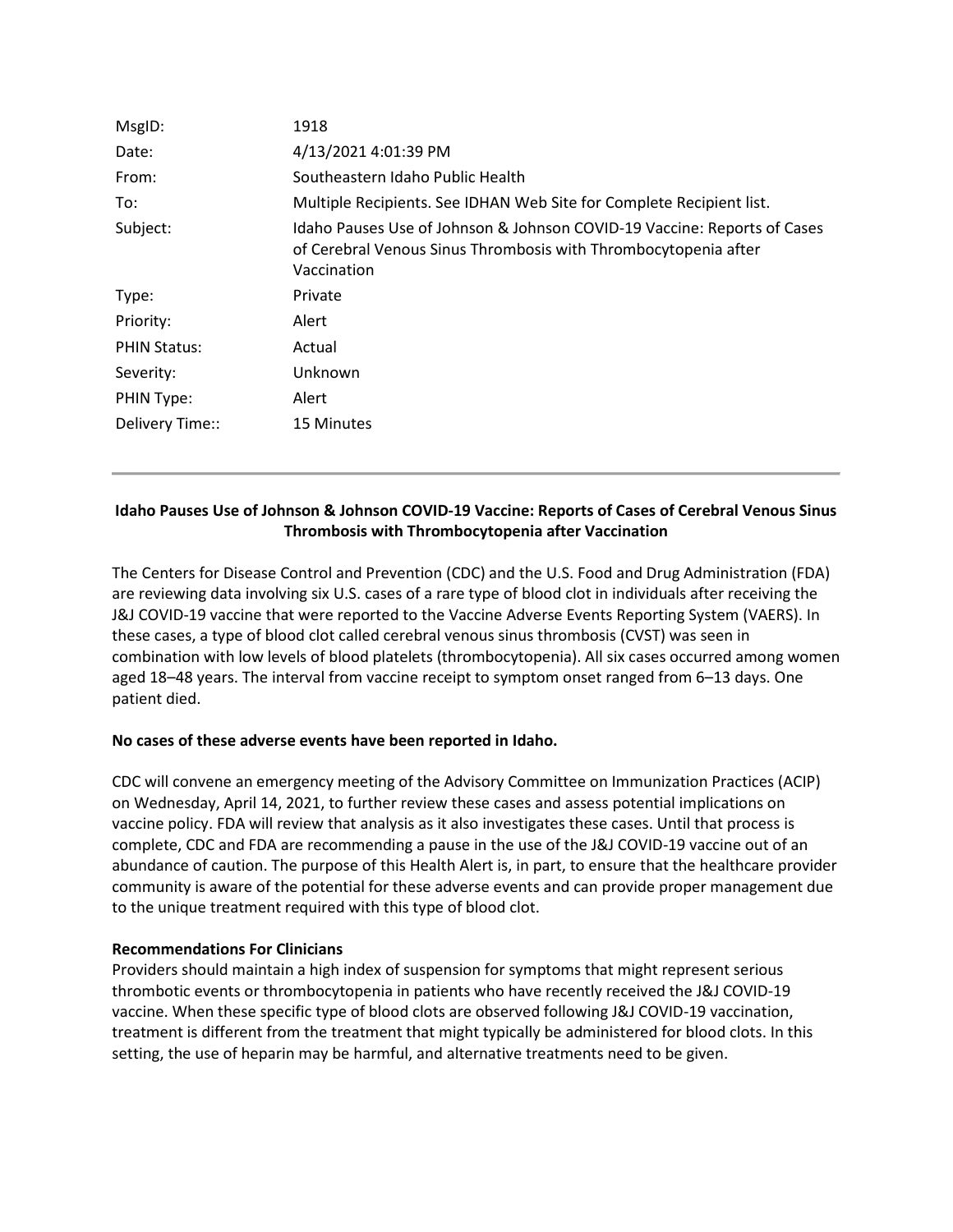- 1. Pause the use of the J&J COVID-19 vaccine until the ACIP is able to further review these CVST cases in the context of thrombocytopenia and assess their potential significance.
- 2. Maintain a high index of suspension for symptoms that might represent serious thrombotic events or thrombocytopenia in patients who have recently received the J&J COVID-19 vaccine, including severe headache, backache, new neurologic symptoms, severe abdominal pain, shortness of breath, leg swelling, petechiae (tiny red spots on the skin), or new or easy bruising. Obtain platelet counts and screen for evidence of immune thrombotic thrombocytopenia.
- 3. In patients with a thrombotic event and thrombocytopenia after the J&J COVID-19 vaccine, evaluate initially with a screening PF4 enzyme-linked immunosorbent (ELISA) assay as would be performed for autoimmune HIT. Consultation with a hematologist is strongly recommended.
- 4. Do not treat patients with thrombotic events and thrombocytopenia following receipt of J&J COVID-19 vaccine with heparin, unless HIT testing is negative.
- 5. If HIT testing is positive or unable to be performed in patient with thrombotic events and thrombocytopenia following receipt of J&J COVID-19 vaccine, non-heparin anticoagulants and high-dose intravenous immune globulin should be strongly considered.
- 6. Report adverse events to VAERS, including serious and life-threatening adverse events and deaths in patients following receipt of COVID-19 vaccines as required under the Emergency Use Authorizations for COVID-19 vaccines.

### **Reporting to VAERS**

VAERS is a national passive surveillance system jointly managed by CDC and FDA that monitors adverse events after vaccinations. The six patients (after 6.85 million vaccine doses of the J&J vaccine administered in the United States as of April 12, 2021) described in these VAERS reports came to attention in the latter half of March and early April of 2021 and developed symptoms a median of 9 days (range = 6–13 days) after receiving the J&J COVID-19 vaccine. Initial presenting symptoms were notable for headache in five of six patients, and back pain in the sixth who subsequently developed a headache. One patient also had abdominal pain, nausea, and vomiting. Four developed focal neurological symptoms (focal weakness, aphasia, visual disturbance) prompting presentation for emergency care. The median days from vaccination to hospital admission was 15 days (range = 10–17 days). All were eventually diagnosed with CVST by intracranial imaging; two patients were also diagnosed with splanchnic\* and portal vein thrombosis. Unusual for patients presenting with thrombotic events, all six patients showed evidence of thrombocytopenia (<150,000 platelets per microliter of blood), consistent with a condition known as thrombotic thrombocytopenia, with platelet nadir counts ranging from 10,000 to 127,000 during their hospitalizations. Four patients developed intraparenchymal brain hemorrhage and one subsequently died. All data presented in this HAN are preliminary and investigations of these VAERS reports are ongoing. The Clinical Immunization Safety Assessment (CISA) project which includes experts in infectious disease and hematology are also reviewing these cases. To date, VAERS has received no reports of CVST with thrombocytopenia among persons who received either of the two mRNA-based COVID-19 vaccines.

## **Pathogenesis and Treatment Considerations**

These reports following the J&J COVID-19 vaccine are similar to reports of thrombotic events with thrombocytopenia after receipt of the AstraZeneca COVID-19 vaccine in Europe. Both vaccines contain